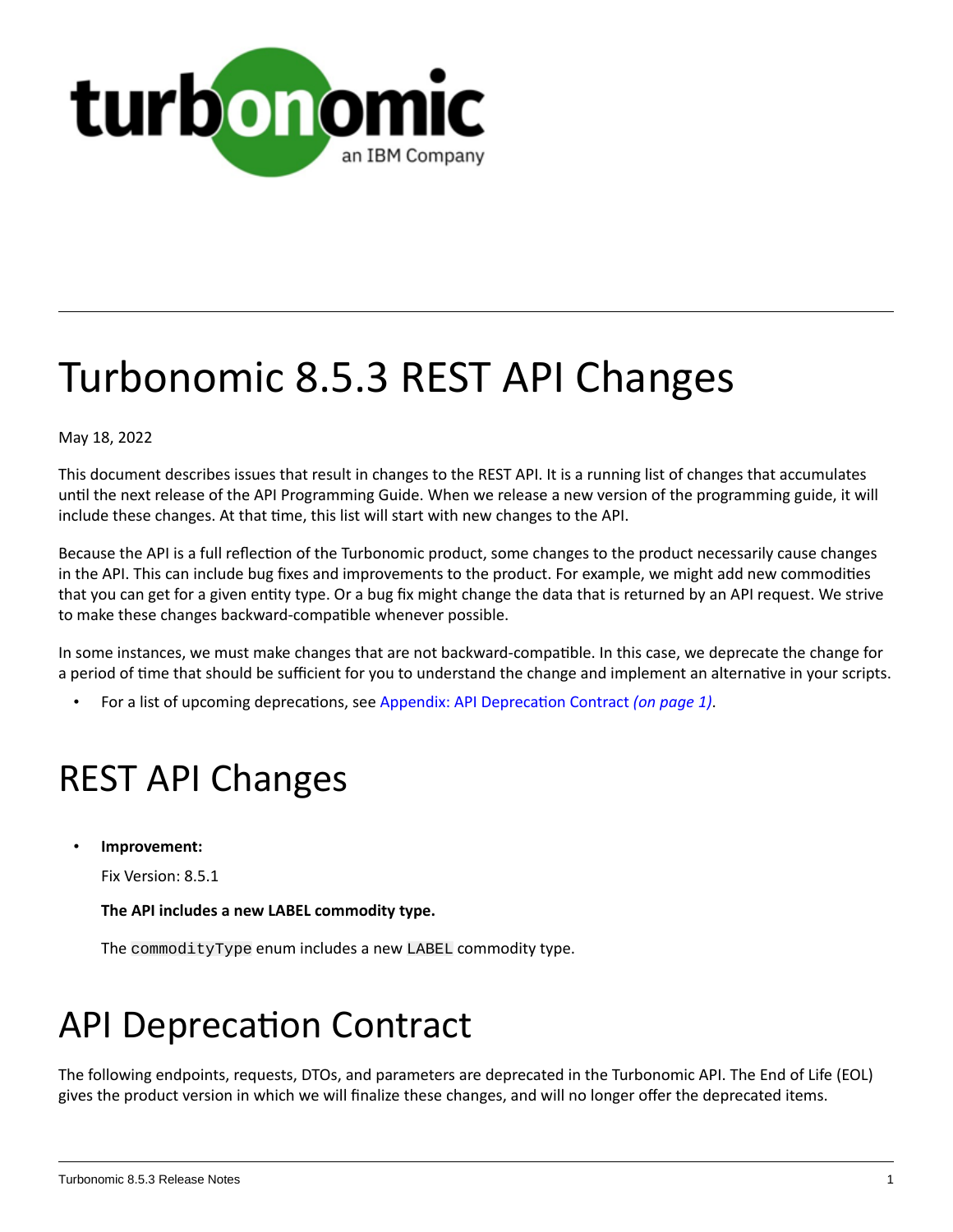

#### **NOTE:**

See the instructions for alternative usage for deprecated items with a defined EOL.

### **EOL: Not Determined**

We deprecate the following features, but we have not determined which Turbonomic version marks their End of Life.

| Endpoints                 | None                                                                                     |
|---------------------------|------------------------------------------------------------------------------------------|
| Requests                  | None                                                                                     |
| <b>Request Parameters</b> | None                                                                                     |
| DTO <sub>S</sub>          | DTO: ScenarioChangeApiDTO<br>$\bullet$                                                   |
|                           | Instruction: Use the loadChanges or configChanges parameters in the Sce-<br>narioApiDTO. |
| <b>DTO Parameters</b>     | DTO: ScenarioApiDTO<br>$\bullet$                                                         |
|                           | Parameter Name: changes                                                                  |
|                           | Instruction: Use the loadChanges or configChanges parameters.                            |

### **EOL: 8.6.1**

#### **Behavior Changes:**

Pagination of Returned Data from / search requests:

For searches, the API paginates the returned data. If you do not specify a pagination limit, then the API returns pages set to the default limit. (This behavior was normalized all searches starting with version 8.5.1). Starting with version 8.6.1, the default and max pagination limits for search data will be 500. You can set pagination to less than 500, but if your search results include more than 500 entries, the results will be paginated. Your scripts should always check for a pagination cursor when processing search results.

We will make the following deprecation changes in the 8.6.1 release. These deprecated features will be removed from the API at that time.

| Endpoints | None |
|-----------|------|
| Requests  | None |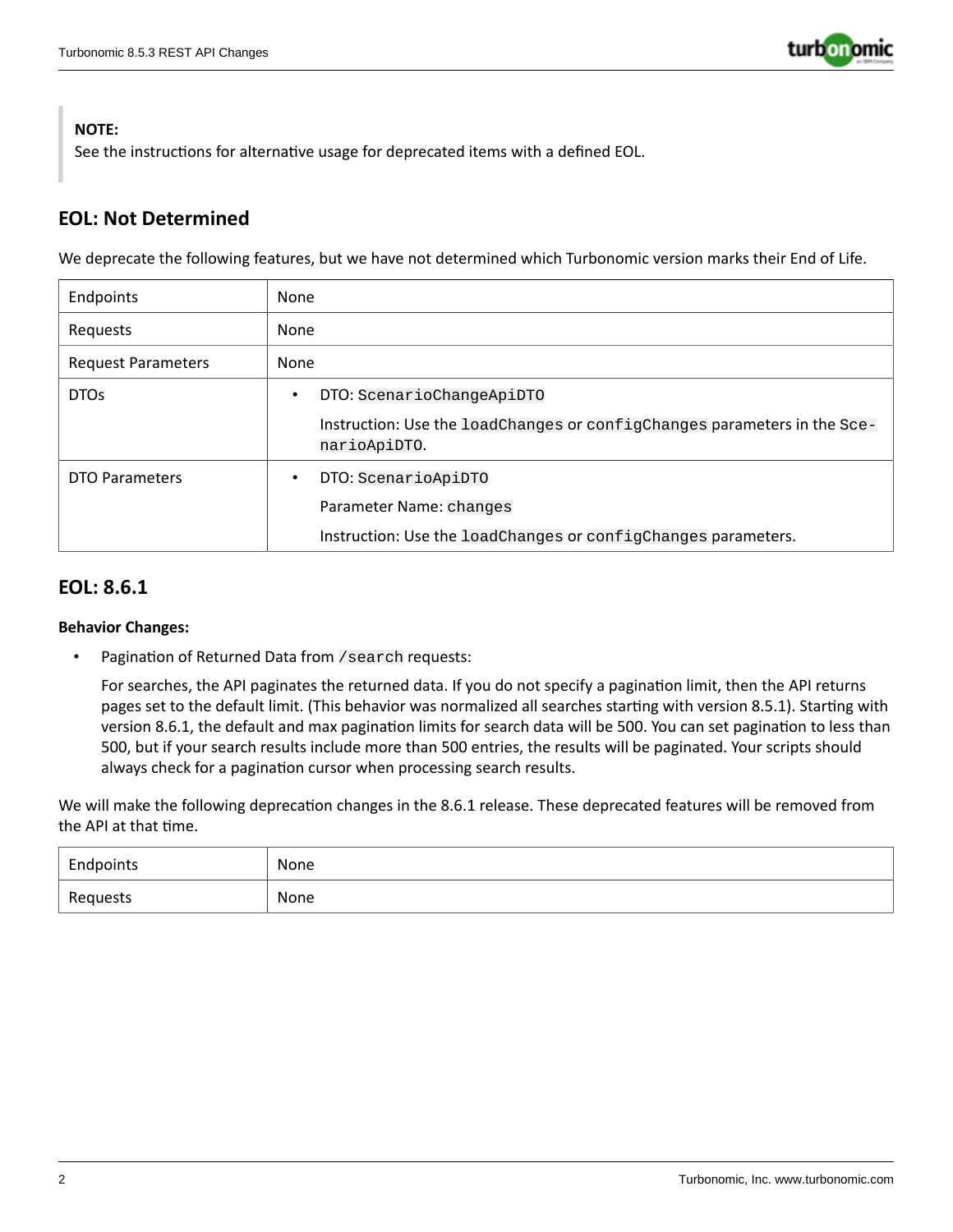

| <b>Request Parameters</b> | None                                                                                                  |
|---------------------------|-------------------------------------------------------------------------------------------------------|
| <b>DTOs</b>               | ReportScheduleApiDTO<br>$\bullet$                                                                     |
|                           | This release will remove ReportScheduleApiDTO.                                                        |
| <b>DTO Parameters</b>     | DTO: ActionApiDTO<br>$\bullet$                                                                        |
|                           | Parameter Name: CurrentLocation                                                                       |
|                           | Instruction: The object in this parameter will only contain the following fields:                     |
|                           | links<br>$\circ$                                                                                      |
|                           | uuid<br>$\circ$                                                                                       |
|                           | className<br>$\circ$                                                                                  |
|                           | displayName<br>$\circ$                                                                                |
|                           | discoveredBy<br>$\circ$                                                                               |
|                           | environmentType<br>$\circ$                                                                            |
|                           | vendorIDs<br>$\circ$                                                                                  |
|                           | DTO: ActionApiDTO<br>٠                                                                                |
|                           | Parameter Name: NewLocation                                                                           |
|                           | Instruction: The object in this parameter will only contain the following fields:                     |
|                           | links<br>$\circ$                                                                                      |
|                           | uuid<br>$\circ$                                                                                       |
|                           |                                                                                                       |
|                           | className<br>$\circ$                                                                                  |
|                           | displayName<br>$\circ$                                                                                |
|                           | discoveredBy<br>$\circ$                                                                               |
|                           | environmentType<br>$\circ$                                                                            |
|                           | vendorIDs<br>$\circ$                                                                                  |
|                           | DTO: ProductVersionDTO<br>٠                                                                           |
|                           | Parameter Name: buildUser                                                                             |
|                           | Instruction: Deprecated with no replacement. This parameter was not set in the<br>8.x product family. |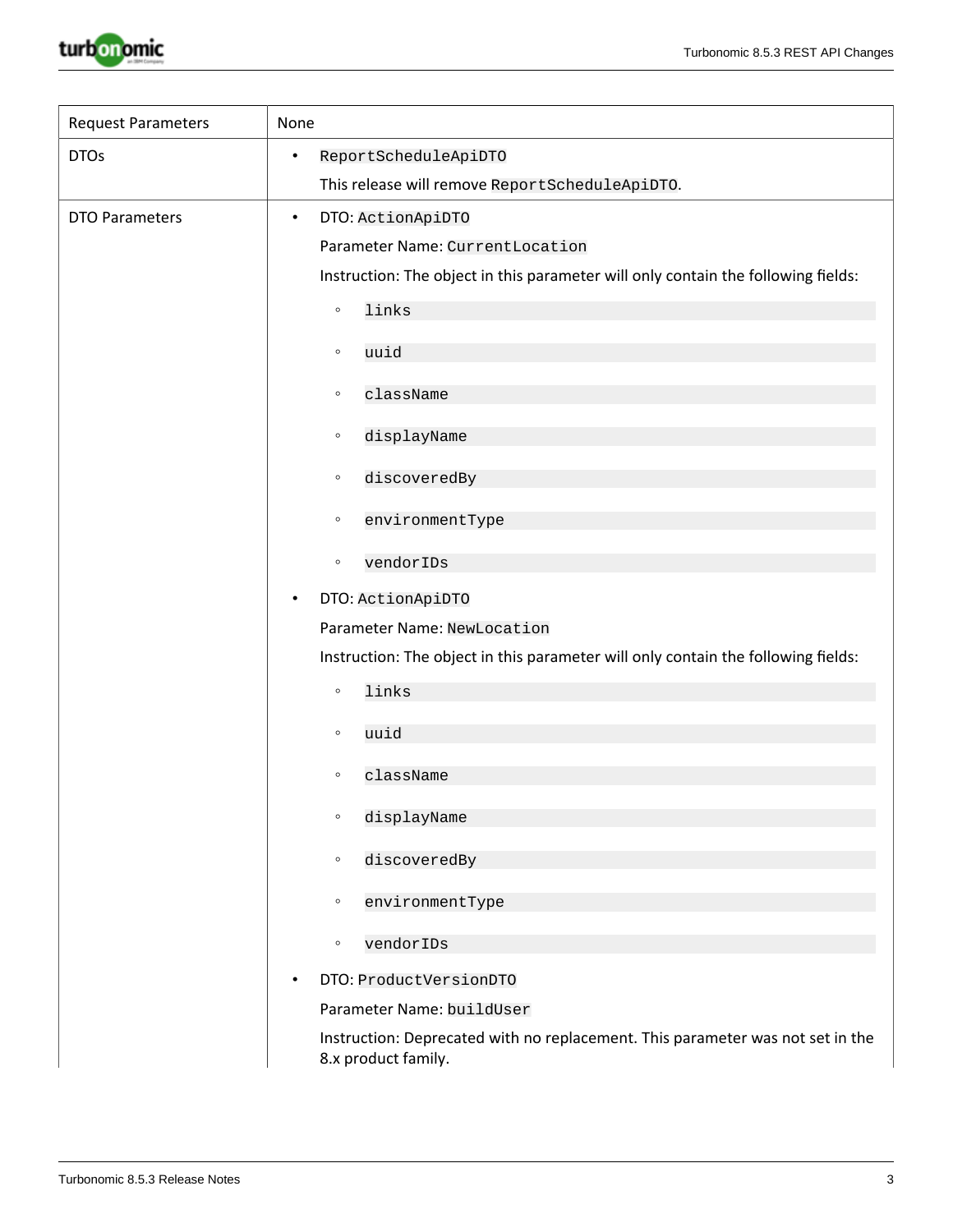

| DTO: GroupApiDTO<br>$\bullet$                                                                         |
|-------------------------------------------------------------------------------------------------------|
| Parameter Name: remoteId                                                                              |
| Instruction: Deprecated with no replacement. This parameter was not set in the<br>8.x product family. |
| DTO: UserApiDTO<br>$\bullet$                                                                          |
| Parameter Names:                                                                                      |
| roleUuid<br>$\circ$                                                                                   |
| roleName<br>$\circ$                                                                                   |
| Instruction: Deprecated. Use the roles parameter in UserApiDTO.                                       |

## **EOL: 8.7.1**

We will make the following deprecation changes in the 8.7.1 release. These deprecated features will be removed from the API at that time.

| Endpoints                 | None                                                                            |
|---------------------------|---------------------------------------------------------------------------------|
| Requests                  | DELETE /entities/ <entityid>/tags/<tagkey><br/>٠</tagkey></entityid>            |
|                           | Instead, use DELETE /entities/ <entityid>/tags?key=<tagkey></tagkey></entityid> |
|                           | DELETE /groups/ <groupid>/tags/<tagkey><br/>٠</tagkey></groupid>                |
|                           | Instead, use DELETE /groups/ <groupid>/tags?key=<tagkey></tagkey></groupid>     |
| <b>Request Parameters</b> | None                                                                            |
| <b>DTOs</b>               | LicenseApiInputDTO<br>٠                                                         |
|                           | Instruction: Use LicenseApiDTO.                                                 |
| DTO Parameters            | DTO: HttpProxyDTO<br>٠                                                          |
|                           | Parameter Name: portNumber                                                      |
|                           | Instruction: Use proxyPortNumber.                                               |
|                           | DTO: LogEntryApiDTO<br>$\bullet$                                                |
|                           | Parameter Name: reasonCommodity                                                 |
|                           | Instruction: Use the array, reasonCommodities.                                  |

# API Deprecation History

The following endpoints, requests, DTOs, and/or parameters have been deprecated in the Turbonomic API. The End of Life (EOL) gives the product version in which we finalized these changes, and no longer support the deprecated items.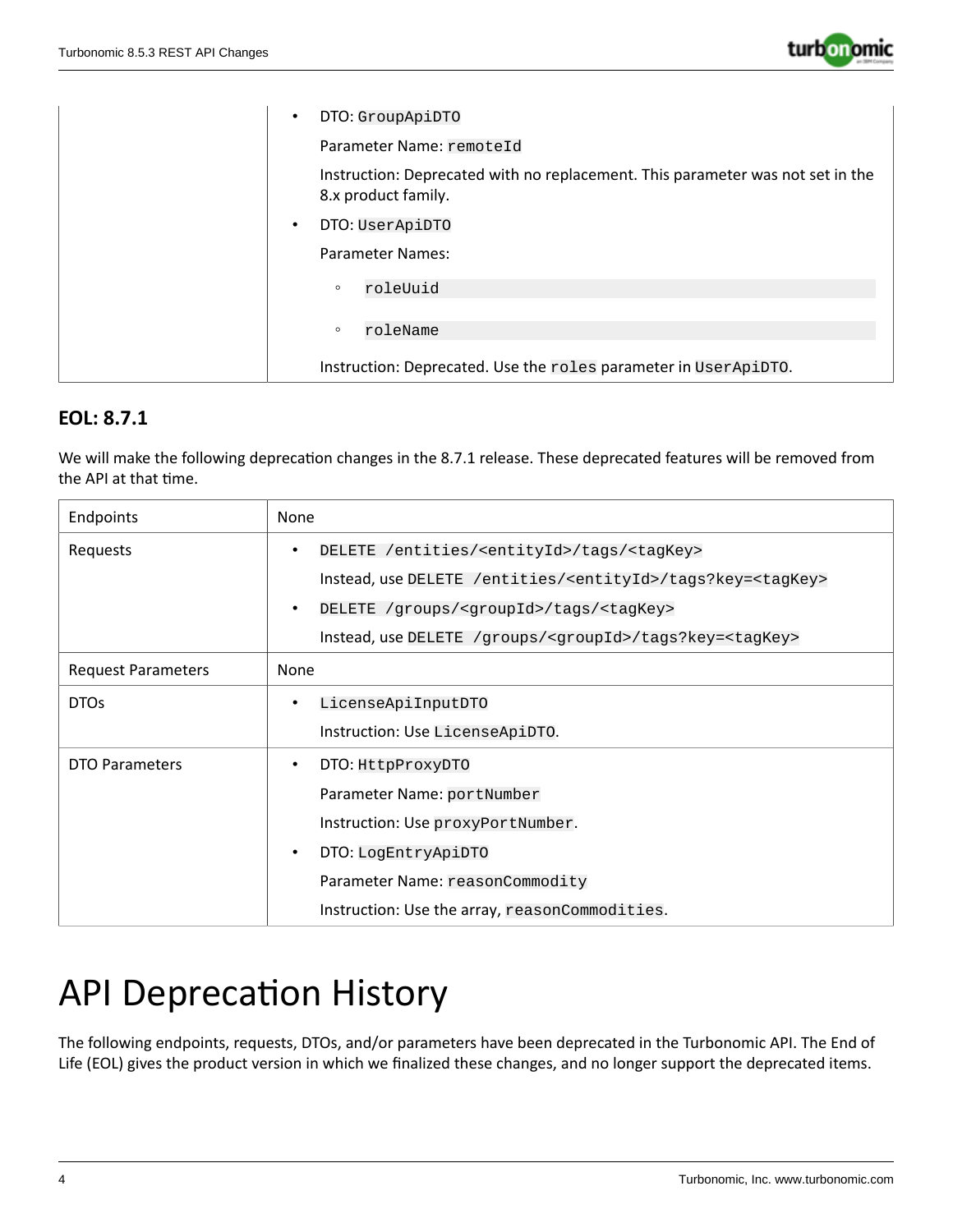

#### **EOL: 8.5.1**

#### **Behavior Changes:**

Pagination of Returned Data

The default pagination will change for the following requests:

- GET /groups
- GET /groups/<groupId>/members
- GET /groups/<groupId>/entities
- GET /targets/<targetId>/entities
- GET /tags
- GET /tags/{tagKey}/entities

To paginate returned data, the limit, orderBy, and cursor parameters control how the APIs paginate their data. Currently if you specify any one of these parameters, the API paginates the returned data. If you do not specify any of these parameters, the API does not paginate the output, and it returns an unlimited set of data.

Starting with version 8.5.1, if you do not specify a limit for these requests, the API will paginate the data to a default limit. If your scripts make these requests without setting a limit, you should update them to check for a pagination cursor in the returned data.

We made the following deprecation changes in the 8.5.1 release. These deprecated features were removed from the API at that time.

| Endpoints                 | None                                                                                                                                         |
|---------------------------|----------------------------------------------------------------------------------------------------------------------------------------------|
| Requests                  | Request: GET /users/onetimepassword<br>Instruction: Deprecated with no replacement. This is not required for any Turbo-<br>nomic activities. |
| <b>Request Parameters</b> | None                                                                                                                                         |
| DTO <sub>s</sub>          | None                                                                                                                                         |
| <b>DTO Parameters</b>     | None                                                                                                                                         |

### **EOL: 8.4.3**

We made the following deprecation changes in the 8.4.3 release. These deprecated features were removed from the API at that time.

| $\overline{\phantom{0}}$<br>Endpoints | None |
|---------------------------------------|------|
|---------------------------------------|------|